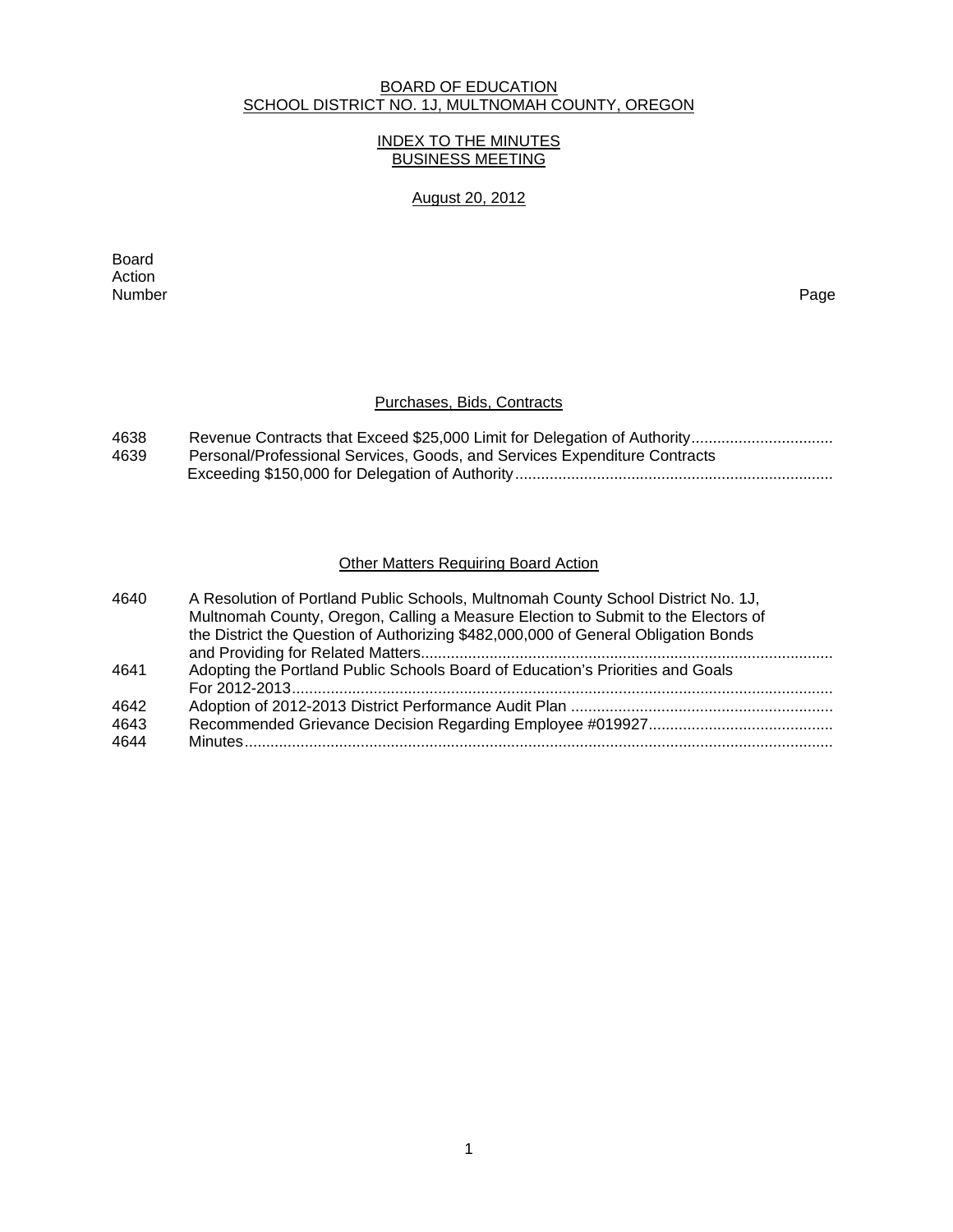#### OFFICE OF THE BOARD OF EDUCATION SCHOOL DISTRICT NO. 1J, MULTNOMAH COUNTY, OREGON BLANCHARD EDUCATION SERVICE CENTER PORTLAND, OREGON

The Regular Meeting of the Board of Education came to order at 6:02pm at the call of Co-Chair Martin Gonzalez in the Board Auditorium of the Blanchard Education Service Center, 501 N. Dixon St, Portland, Oregon.

There were present: Pam Knowles

Ruth Adkins Bobbie Regan Trudy Sargent Martin Gonzalez, Co-Chair Matt Morton Greg Belisle, Co-Chair

Alexia Garcia, Student Representative

**Staff** 

 Carole Smith, Superintendent Jollee Patterson, Board Secretary/General Counsel Caren Huson-Quiniones, Board Senior Specialist

### **TRI-MET YOUTH PASS**

Co-Chair Gonzalez stated that the Board was happy to once again be in partnership with the City of Portland and TriMet in offering a free student pass on TriMet for all High School students and designated Education Options Department programs in Portland Public Schools.

Neil McFarlane, TriMet General Manager, commented that they were pleased to continue the partnership this year, but that there had been some hard decisions associated with it. Mr. McFarlane asked that all the partners work together to describe the benefits of the program as that would be beneficial to the region.

Portland Mayor Sam Adams thanked Mr. McFarlane for his work, along with PPS leadership, in bringing this forward again this year. He agreed that it was not a well understood program among Portlanders. The program was very forward thinking and a smart investment.

### **MEMORANDUM OF UNDERSTANDING WITH CONCORDIA**

Bob Alexander, Director of Planning and Asset Management, reported that PPS has had a long standing relationship with Concordia that was very beneficial. Gary Withers, Concordia, commented that they prepare many students to become teachers, and their goal is to be able to exercise this programmatic partnership in a way that they may provide the best prepared teachers for future PPS students. It is a very unique opportunity.

#### **REFERRAL OF BALLOT MEASURE**

CJ Sylvester, Chief Operations Officer reported that staff was seeking Board authorization to place a bond on the November 2012 ballot.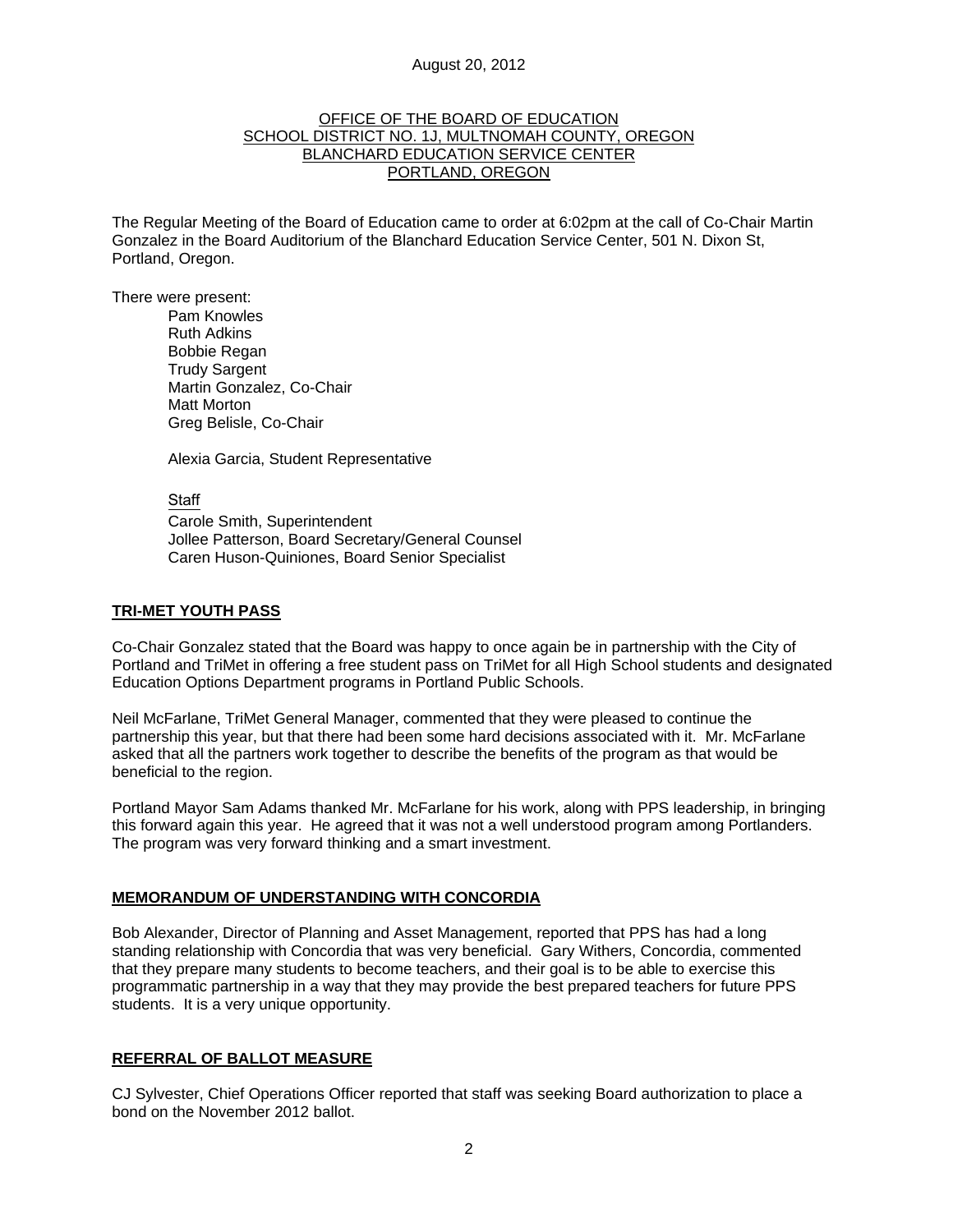Taylor Marrow testified that he was not opposed to the increase in taxes, but opposed to inequity which the bond measure would create. Portland lacks a good public school district that will drive this city/state forward. The bond measure will only assist affluent neighborhoods. No one has been able to say how his children would benefit.

Frank Holman, Scott Bailey, Herman Greene, and Ethan Jewett all testified in support of the proposed bond.

Co-Chair Gonzalez stated that, in putting forth this bond, the Board was conscious of the fact that the majority of Portlanders do not have children in PPS. Yet the Board was asking for that partnership to build and connect and build a better future for all students of future generations to come.

Co-Chair Belisle commented that he was appreciative that we were trying to invest in high poverty schools and that it was a well-constructed bond. Director Adkins mentioned that every child deserves and needs a safe school and that the bond was about the city as a whole. Director Knowles added that the bond would help build our local economy in many ways, and that the economy was turning, Portland needs to be known as having strong schools, and with that, property values will increase, Strong schools provide a strong workforce. Student Representative Garcia stated that we could not keep putting the bond off; the current school environment was not a place you want to be. Director Sargent commented that this was just the start of a 30-year program that we hope voters will support. Director Morton reported that PPS has the most widely used public buildings in the city. Our schools are community centers and are built to educate but also to be available to our community. A bond like this says we are taking the responsibility of making the buildings safe and accessible. Director Regan added that seismic improvements were very important. The campaign will reflect PPS values.

#### **SUPERINTENDENT'S REPORT**

Superintendent Smith reported that the District will be aligning its milestones with the state student achievement compacts, with a Board vote to occur on October 29<sup>th</sup>. Superintendent Smith provided a recap of summer school activities. Sharon Meigh-Change will be honored as a Champion of Change by the White House for her work with the PTA Clothes Closet. Superintendent Smith provided an update on the boiler burner conversion program where the District will experience a savings of nearly \$2 million a year.

Co-Chair Gonzalez thanked Director Knowles for serving as Co-Chair with him over the last year. Director Knowles responded that it was her honor and that it was a pleasure to work with the Board, all of whom are dedicated to the students of PPS.

## **BOARD PRIORITIES FOR 2012-2013**

Co-Chair Gonzalez stated that for the past few months, the Board has met in several Retreats to determine their Priorities and Goals for the 2012-2013 school year. Their priorities this year are: the Board champions a bold vision that supports student success; the Board leads on equity; the Board provides sound fiscal oversight on District budget and assets; the Board demonstrates leadership in authentically engaging the community; and, the Board increases effectiveness. Each priority has been assigned a series of goals. The Board's priorities are informed by the District's Milestones, Strategic work, and Achievement Compacts, which remain the District's adopted goals and focus. The Board's Priorities will provide a framework to guide the Board's work this year, and the Board will review these priorities on a yearly basis. Co-Chair Belisle commented that he was really excited that the Board has this document and has their priorities and goals for the next year. He believes this is one of the only times the Board has put something together to indicate their work for the year. Director Morton added that the document reflects the meat of the Board work.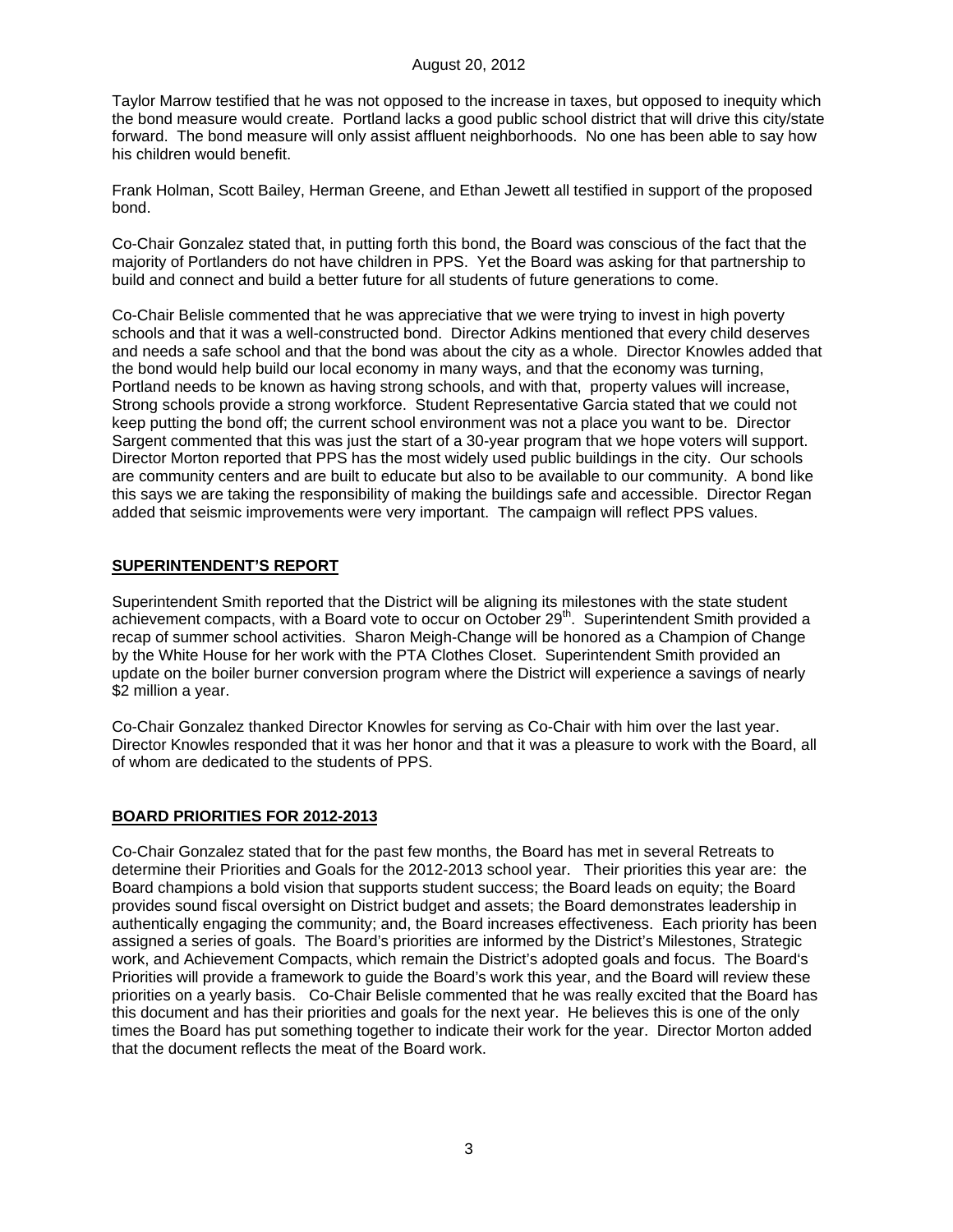### **2012-2013 AUDIT TOPICS**

Auditor Richard Tracy reported on the two audits he will prepare for the 2012-2013 school year.

At 7:25pm, the Board took at five minute break.

## **PORTLAND FEDERATION OF SCHOOL PROFESSIONALS**

Michelle Batten, PFSP Field Representative, asked the Board to not adopt Resolution 4643 for the following reason: discipline was included in the employee's evaluation. The evaluating administrator described in detail an event that happened; yet the employee was never disciplined by any of his supervisors. Discipline was inserted in the evaluation which is in violation of the PFSP/PPS contract. An employee must be disciplined for just cause and they have the right to representation. Discipline may be removed from a personnel file, but you cannot remove an evaluation. PFSP has tried to settle this grievance at the lowest level. All offers for resolution were rebuked. PFSP has grave concerns that this could set a precedent with discipline actions being allowed in evaluations. Belinda Reagan, PFSP President, stated that she was surprised to learn that Miller Nash was asked to comment on the issue; that was a waste of funds. This issue should have been resolved before PFSP had to file a grievance. PFSP has made every effort to work in close partnership with PPS. However, they may be at a turning point at this burgeoning relationship. The discipline was given by an angry mid-level manager.

# **ROSA PARKS REAL ESTATE TRANSACTION**

Ms. Sylvester and Mr. Alexander provided background information on the topic. Co-Chair Belisle stated that this was a complex real estate transaction and emphasized that PPS does not actually own a condominium; it's only real estate wording. Director Sargent commented that the Board had discussed this transaction in length at an Executive Session.

## **UPDATE: ENROLLMENT BALANCING**

Judy Brennan, Director of Enrollment and Transfer, reported that staff had spent quite a bit of time over the summer in developing a plan. There is a 30+ member planning team from the Jefferson Cluster community. Staff wants to move forward with a process that is respectful. The team will be wrapping up its work soon and expects to come back to the Board in a month or so with additional information. Director Morton had attended each community meeting. Lolenzo Poe, Chief Equity Officer, added that the planning process and committee has been one of the most robust processes he has seen in an long time. Director Morton commented that this was our opportunity and effort to do it right and he is certain the staff and Board are eager to get this right.

## **ADJOURN**

Co-Chair Gonzalez adjourned the meeting at 7:55pm.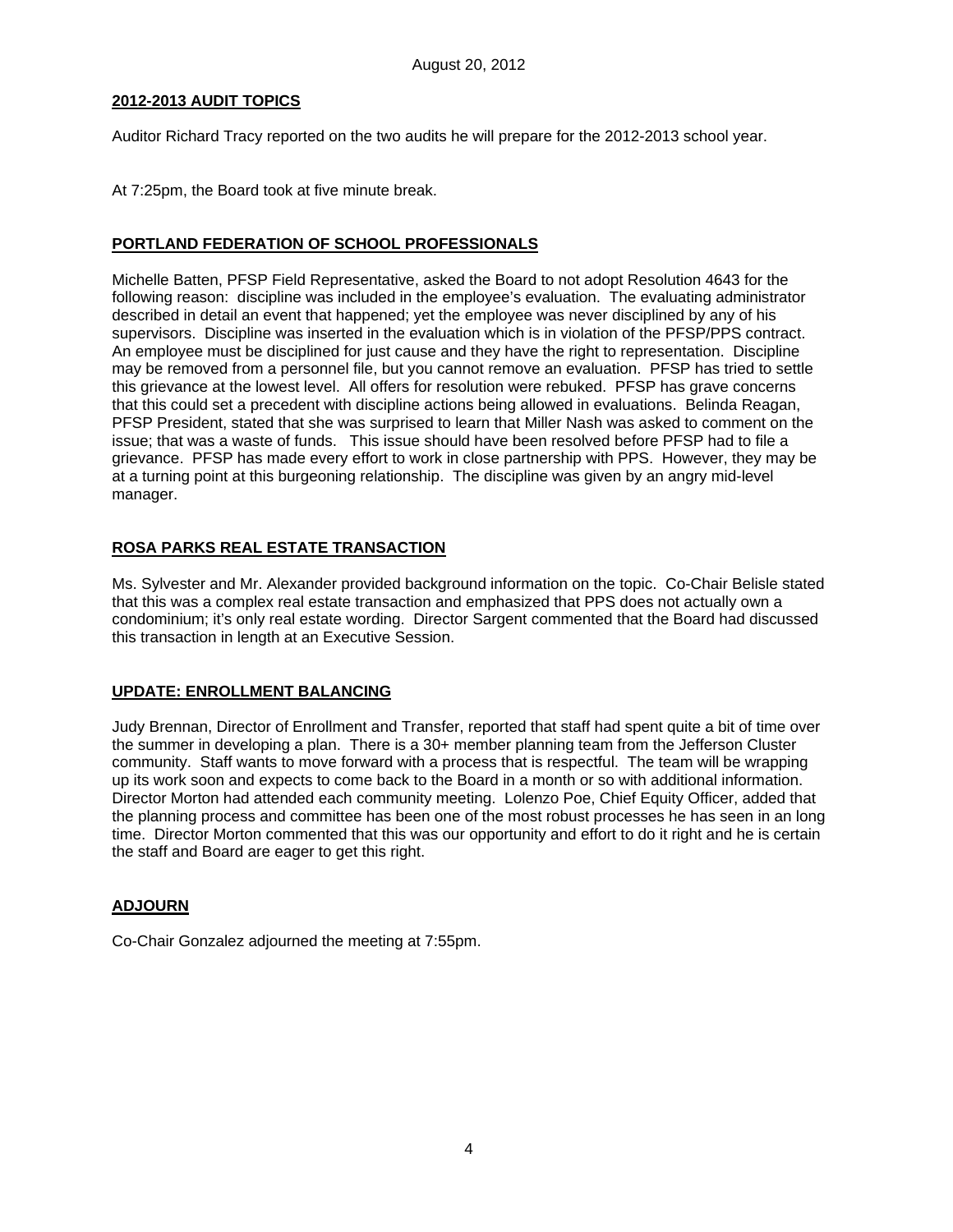## Purchases, Bids, Contracts

The Superintendent RECOMMENDED adoption of the following items:

#### Numbers 4638 and 4639

Director Adkins moved and Director Morton seconded the motion to adopt Resolution 4638. The motion was put to a voice vote and passed unanimously (vote: 7-yes, 0-no; with Student Representative Garcia voting yes, unofficial).

During the Committee of the Whole, Director Regan moved and Director Knowles seconded the motion to adopt Resolution 4639. The motion was put to a voice vote and passed unanimously 7-0 (vote: 7 yes, 0-no, with Student Representative Garcia voting yes, unofficial).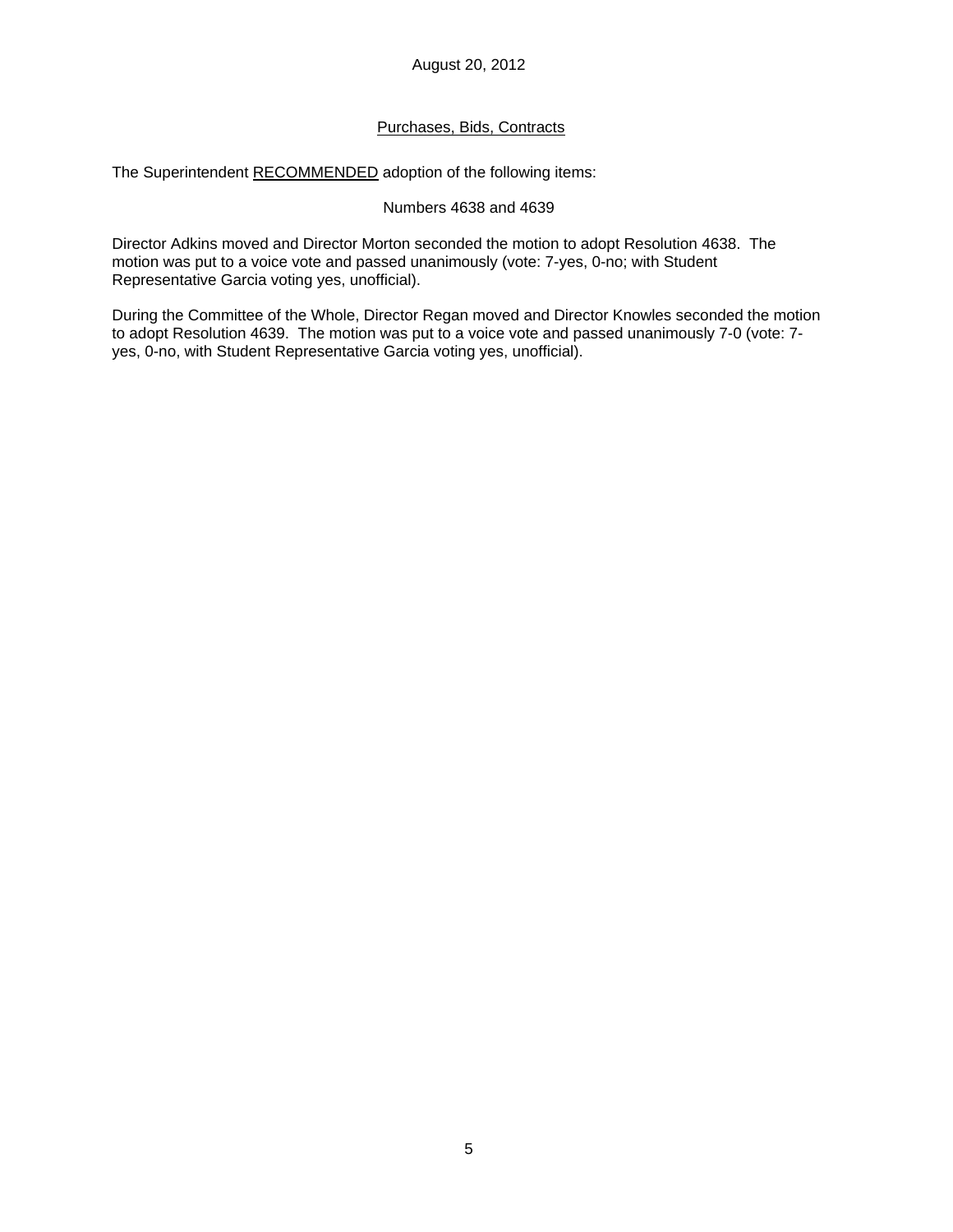## **RESOLUTION No. 4638**

## Revenue Contracts that Exceed \$25,000 Limit for Delegation of Authority

#### **RECITAL**

Portland Public Schools ("District") Public Contracting Rules PPS-45-0200 ("Authority to Approve District Contracts; Delegation of Authority to Superintendent") requires the Board of Education ("Board") to enter into and approve all contracts, except as otherwise expressly authorized. Contracts exceeding \$25,000 per contractor are listed below.

#### **RESOLUTION**

The Superintendent recommends that the Board approve these contracts. The Board accepts this recommendation and by this resolution authorizes the Deputy Clerk to enter into agreements in a form approved by General Counsel for the District.

#### **NEW CONTRACTS**

No New Contracts

#### **NEW INTERGOVERNMENTAL AGREEMENTS / REVENUE ("IGA/Rs")**

| Contractor                                               | <b>Contract Term</b>            | <b>Contract Type</b> | <b>Description of Services</b>                                                                                                                                                                | Contract<br>Amount | Responsible<br>Administrator,<br><b>Funding Source</b>     |
|----------------------------------------------------------|---------------------------------|----------------------|-----------------------------------------------------------------------------------------------------------------------------------------------------------------------------------------------|--------------------|------------------------------------------------------------|
| Multnomah<br><b>Education Service</b><br><b>District</b> | 07/01/12<br>through<br>06/30/13 | IGA/R 59260          | Columbia Regional Program<br>will provide pre-school<br>classroom services for<br>regionally eligible deaf/hard of<br>hearing students.                                                       | \$31,500           | S. Higgins<br><b>Fund 299</b><br>Dept. 9999<br>Grant S0163 |
| Clackamas<br><b>Education Service</b><br><b>District</b> | 07/01/12<br>through<br>06/30/13 | IGA/R 59261          | Columbia Regional Program<br>will provide pre-school<br>classroom services for<br>regionally eligible deaf/hard of<br>hearing students.                                                       | \$137,770          | S. Higgins<br><b>Fund 299</b><br>Dept. 9999<br>Grant S0163 |
| State of Oregon<br>Commission for the<br><b>Blind</b>    | 07/01/12<br>through<br>09/30/13 | IGA/R 59269          | Columbia Regional Program<br>will provide high school-to-<br>employment transition services<br>for regionally eligible blind and<br>visually impaired students.                               | \$115,000          | S. Higgins<br><b>Fund 205</b><br>Dept. 9999<br>Grant G1257 |
| Research Triangle<br>Institute                           | 08/10/12<br>through<br>09/15/13 | R 59277              | District-wide: Funds will<br>support GEAR UP Program<br>site-based college centers,<br>library collection improvement,<br>and professional development;<br>funded by U.S. ED award to<br>RTI. | \$224,829          | D. Milberg<br><b>Fund 205</b><br>Dept. 9999                |

# **AMENDMENTS TO EXISTING CONTRACTS**

| Contractor                                          | <b>Contract Term</b>                                     | <b>Contract Type</b>       | <b>Description of Services</b>                                                                                                                                                                              | Amendment<br>Amount,<br><b>Contract Total</b> | Responsible<br>Administrator,<br><b>Funding Source</b>      |
|-----------------------------------------------------|----------------------------------------------------------|----------------------------|-------------------------------------------------------------------------------------------------------------------------------------------------------------------------------------------------------------|-----------------------------------------------|-------------------------------------------------------------|
| <b>Multnomah County</b><br><b>Health Department</b> | 07/01/12<br>through<br>12/31/12<br>Year 2 of<br>Contract | IGA/R 58981<br>Amendment 1 | Grant, Madison & Roosevelt<br>HS: Funds will support the<br>renovation of school-based<br>health clinics at the above<br>schools; funded through a<br>U.S. Department of Human<br>Services award to County. | \$57.630<br>\$302,530                         | T. Magliano<br><b>Fund 205</b><br>Dept. 9999<br>Grant G1221 |

## **LIMITED SCOPE REAL PROPERTY AGREEMENTS and AMENDMENTS**

No Limited Scope Real Property Agreements and Amendments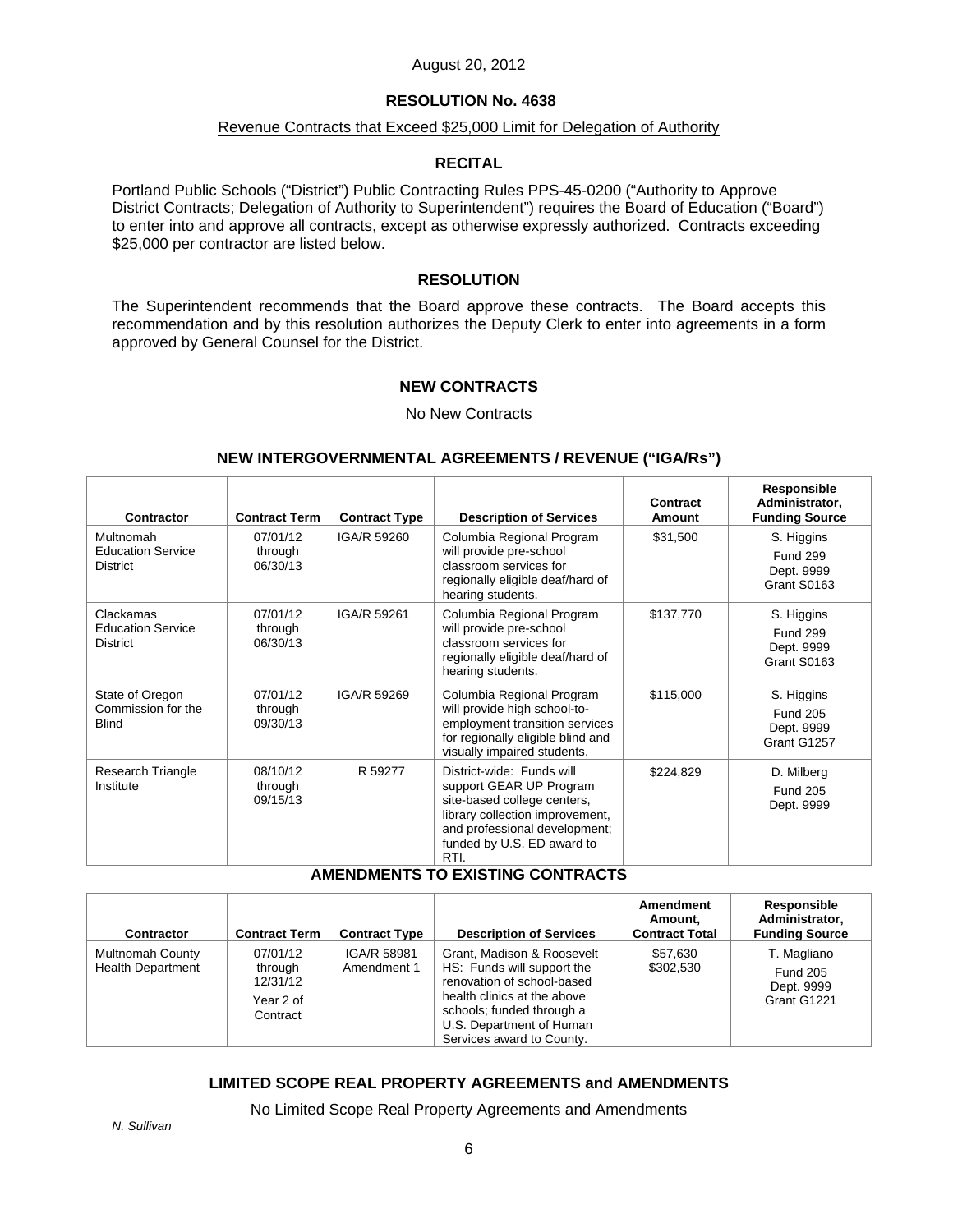## **RESOLUTION No. 4639**

### Personal / Professional Services, Goods, and Services Expenditure Contracts Exceeding \$150,000 for Delegation of Authority

#### **RECITAL**

Portland Public Schools ("District") Public Contracting Rules PPS-45-0200 ("Authority to Approve District Contracts; Delegation of Authority to Superintendent") requires the Board of Education ("Board") enter into contracts and approve payment for products, materials, supplies, capital outlay, equipment, and services whenever the total amount exceeds \$150,000 per contract, excepting settlement or real property agreements. Contracts meeting this criterion are listed below.

#### **RESOLUTION**

The Superintendent recommends that the Board approve these contracts. The Board accepts this recommendation and by this resolution authorizes the Deputy Clerk to enter into agreements in a form approved by General Counsel for the District.

### **NEW CONTRACTS**

No New Contracts

## **NEW INTERGOVERNMENTAL AGREEMENTS ("IGAs")**

| <b>Contractor</b>              | Contract<br>Term                | <b>Contract Type</b> | <b>Description of Services</b>                                                                                                                                                                                                                                                                    | Contract<br>Amount | Responsible<br>Administrator,<br><b>Funding Source</b> |
|--------------------------------|---------------------------------|----------------------|---------------------------------------------------------------------------------------------------------------------------------------------------------------------------------------------------------------------------------------------------------------------------------------------------|--------------------|--------------------------------------------------------|
| TriMet and City of<br>Portland | 09/01/12<br>through<br>06/20/13 | IGA 593xx            | District-wide: Implementation<br>of student transit pass project<br>to provide free transportation<br>on regular TriMet and<br><b>Portland Streetcar service</b><br>routes to students enrolled at<br>District high schools and<br>designated Education<br><b>Options Department</b><br>programs. | \$950,000          | T. Brady<br><b>Fund 101</b><br>Dept. 5560              |

## **AMENDMENTS TO EXISTING CONTRACTS**

No Amendments to Existing Contracts

*N. Sullivan*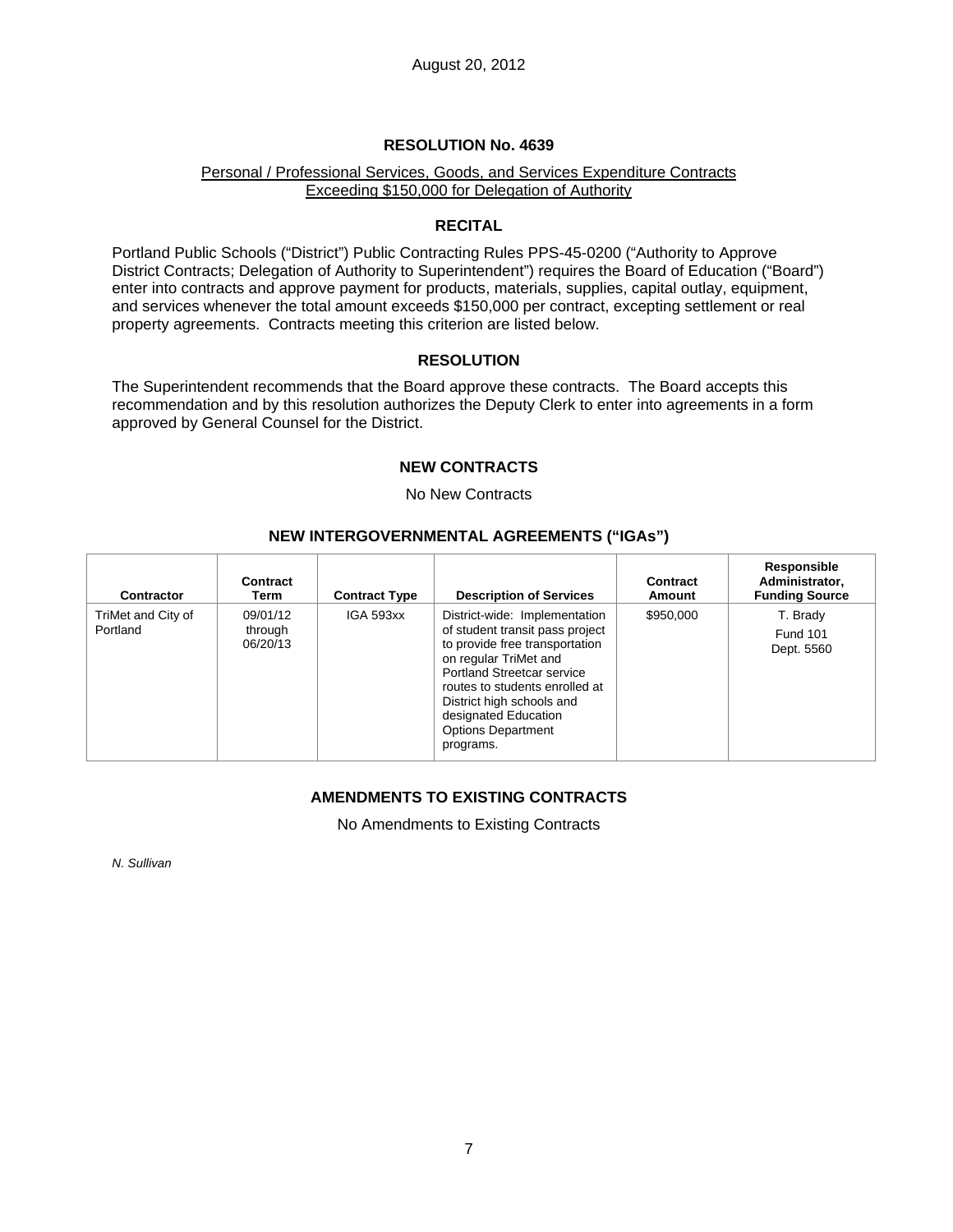#### **Other Matters Requiring Board Action**

The Superintendent RECOMMENDED adoption of the following items:

Number 4640 through 4643

During the Committee of the Whole, Director Regan moved and Director Knowles seconded the motion to adopt Resolution 4640. The motion was put to a voice vote and passed unanimously 7-0 (vote: 7 yes, 0-no, with Student Representative Garcia voting yes, unofficial).

During the Committee of the Whole, Director Morton moved and Director Adkins seconded the motion to adopt Resolution 4641. The motion was put to a voice vote and passed unanimously 7-0 (vote: 7 yes, 0-no, with Student Representative Garcia voting yes, unofficial).

During the Committee of the Whole, Director Adkins moved and Director Belisle seconded the motion to adopt Resolution 4642. The motion was put to a voice vote and passed unanimously 7-0 (vote: 7-yes, 0-no, with Student Representative Garcia voting yes, unofficial).

Director Adkins moved and Director Morton seconded the motion to adopt Resolution 4643. The motion was put to a voice vote and passed unanimously (vote: 7-yes, 0-no; with Student Representative Garcia voting yes, unofficial).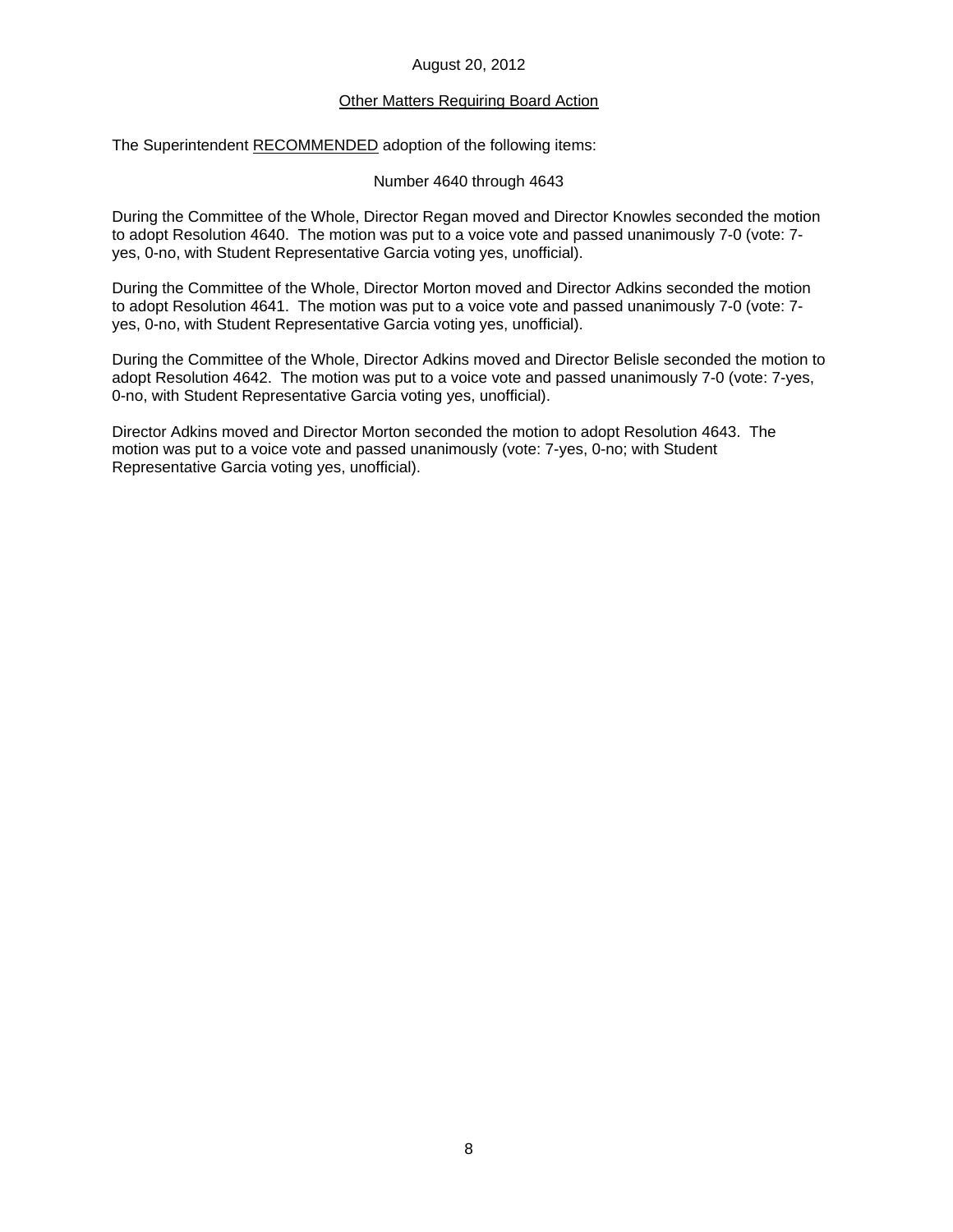#### **RESOLUTION No. 4640**

#### A Resolution of Portland Public Schools, Multnomah County School District No. 1J, Multnomah County, Oregon, Calling a Measure Election to Submit to the Electors of the District the Question of Authorizing \$482,000,000 of General Obligation Bonds and Providing for Related Matters.

## **RECITALS**

- A. After an extensive public process, at its meeting on July 9, 2012, the Board directed PPS staff to develop a general obligation bond ballot measure and explanatory statement for the Preferred School Construction Bond Proposal and present those documents to the Board at its meeting on August 20, 2012, so that the Board may approve those documents prior to their submission to the county elections officer, and
- B. In response to the Board's direction, PPS staff has developed the general obligation bond ballot measure that is attached as Exhibit A and the explanatory statement that is attached as Exhibit

### **RESOLUTION**

NOW, THEREFORE, the Board of Directors of Portland Public Schools, Multnomah County, Oregon, resolves as follows:

- 1. A measure election is hereby called for the purpose of submitting to the electors of PPS the question of contracting general obligation bonded indebtedness in the name of PPS in an amount not to exceed \$482,000,000. Bond proceeds will be used to finance the capital costs described in the attached Exhibit A. The measure election hereby called shall be held in the District on the 6th day of November, 2012. As authorized by the County Clerk of Multnomah County, Oregon, and the Oregon Secretary of State, the election shall be conducted by mail pursuant to ORS 254.465 and 254.470.
- 2. PPS authorizes the Board Chair, Superintendent, or her designee (the "Authorized Representative") to take any actions necessary to place the measure that is attached as Exhibit A on the November 6, 2012, election ballot, and to place the explanatory statement that is attached as Exhibit B in the voters pamphlet for that election. The Authorized Representative shall file the measure and explanatory statement with the elections officer of Multnomah County not later than September 6, 2012.
- 3. PPS hereby declares its official intent to reimburse itself with the proceeds of the Bonds for any of the expenditures incurred by it prior to the issuance of the Bonds.
- 4. PPS authorizes the Superintendent to develop a charter for a Superintendent's Citizen Accountability Committee to assist the Superintendent and School Board in monitoring the planning and progress of the bond program and to recommend six committee members and a chairperson to the Board for appointment.
- 5. The law firm of Hawkins, Delafield & Wood LLP, is hereby appointed to serve as Bond Counsel with respect to the issuance of the Bonds. PPS will pay the fees and expenses of bond counsel and underwriter and other associated costs of issuance from Bond proceeds.

ADOPTED by the Board of Education of Portland Public Schools, Multnomah County School District No. 1J, Multnomah County, Oregon this 20th day of August, 2012.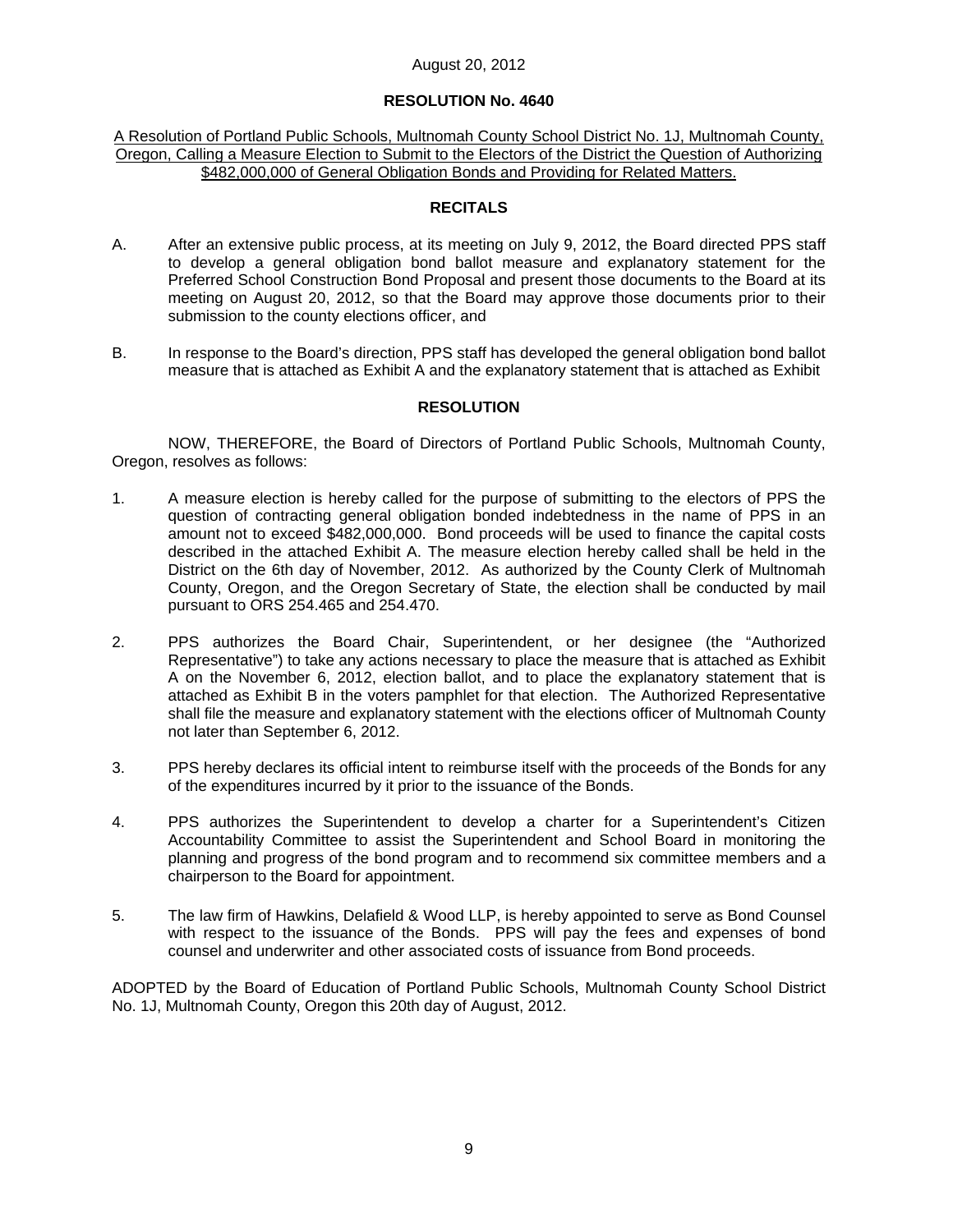### **PORTLAND PUBLIC SCHOOLS MULTNOMAH COUNTY, OREGON**

ATTEST:

By: \_\_\_\_\_\_\_\_\_\_\_\_\_\_\_\_\_\_\_\_\_\_\_\_\_\_\_\_\_ By: \_\_\_\_\_\_\_\_\_\_\_\_\_\_\_\_\_\_\_\_\_\_\_\_\_\_\_\_\_

Deputy Clerk Chair, Board of Directors

Attachments:

- A. Exhibit A: Notice of Bond Election
- B. Exhibit B: Explanatory Statement

*C.Sylvester/J. Owens*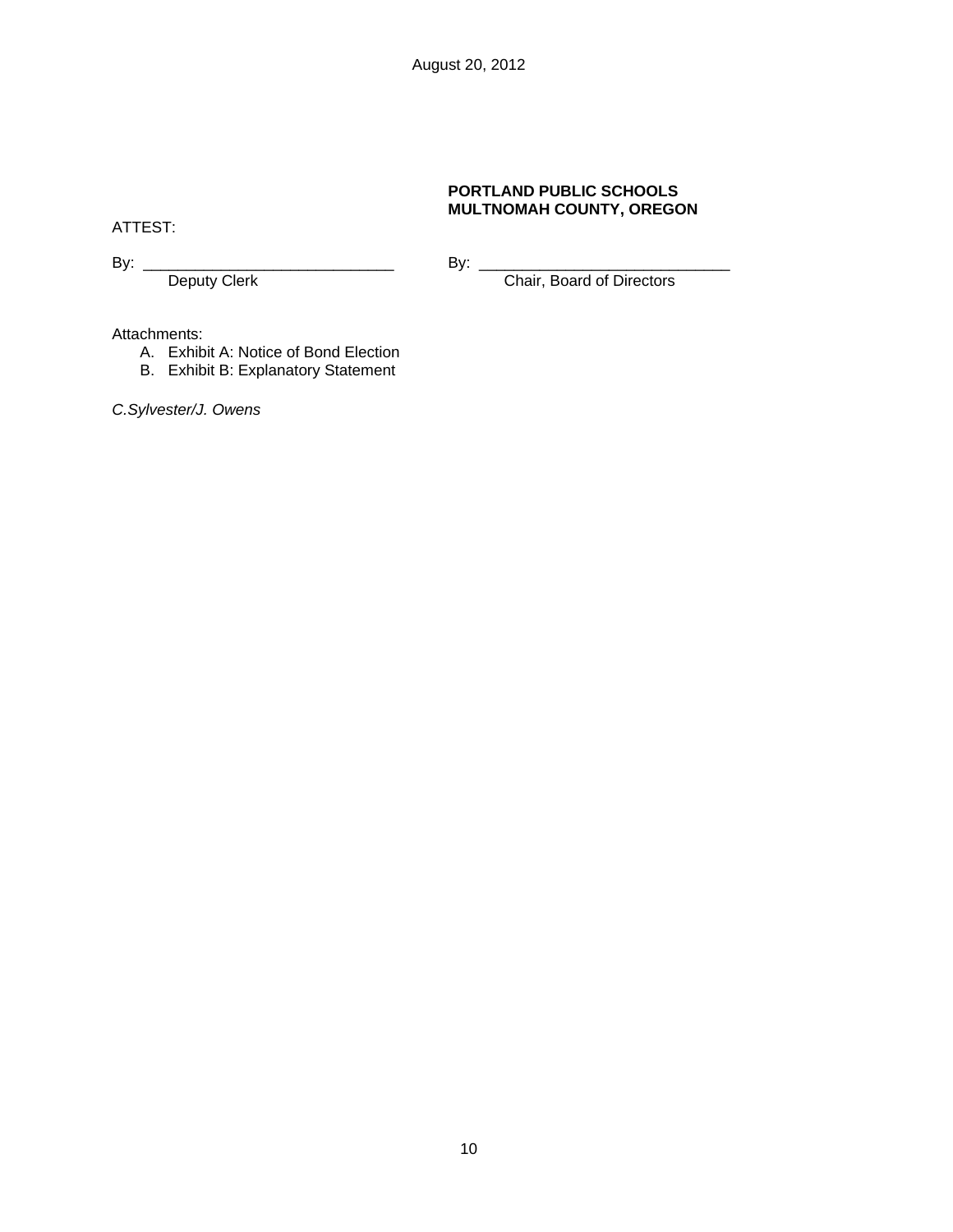# Exhibit A

# CAPTION:

# PORTLAND PUBLIC SCHOOL DISTRICT BONDS TO IMPROVE SCHOOLS

# QUESTION:

Is the Portland Public School District authorized to issue up to \$482 million of general obligation bonds to improve schools? If the bonds are approved, they will be payable from taxes on property or property ownership that are not subject to the limits of sections 11 and 11b, Article XI of the Oregon Constitution.

# SUMMARY:

If approved this measure would finance capital costs, including projects that:

Replace leaking, worn or deteriorating school roofs,

Renovate or replace schools,

Strengthen schools against earthquakes,

Repay loans for capital costs, including 9 roof replacements, 47 boiler conversions, and the Rosa Parks School,

Increase access to schools for students, teachers and visitors with disabilities, and

Upgrade science classrooms at middle grade schools.

Citizen accountability and oversight and annual audits of bond projects and expenditures will be required.

The bonds may be issued in multiple series and each series may mature over no more than 21 years.

Most bonds will mature in eight years or less. Bond cost for eight years is estimated at about \$1.10 per \$1,000 of taxable assessed property value, then reducing to about thirty cents per \$1,000. For this measure, the cost for a house assessed at \$150,000 for property tax purposes would be about \$165 a year for eight years, then reducing to about \$45 per year.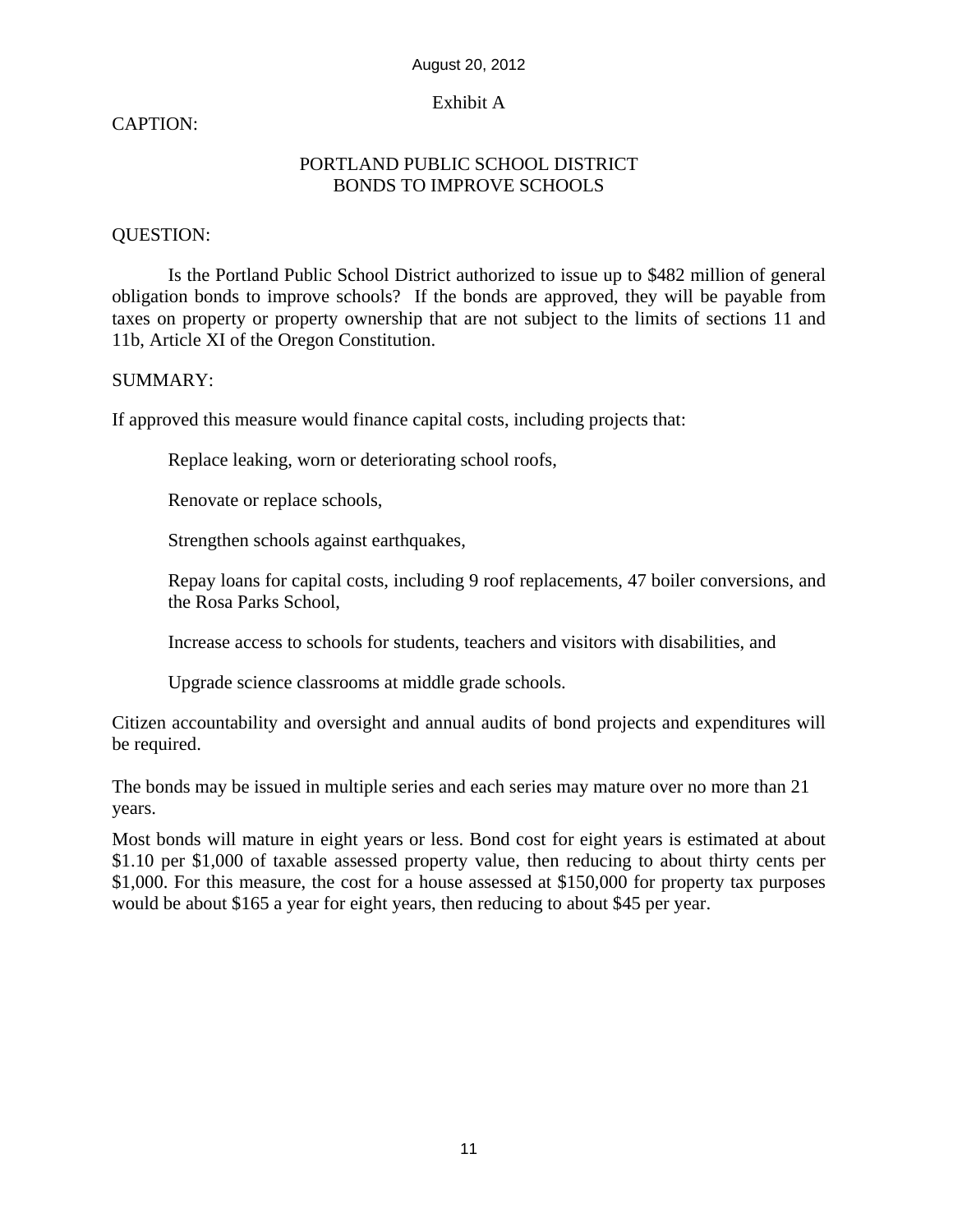# **Exhibit B**

# **I. Explanatory statement**

Portland Public Schools is the largest school district in Oregon, with 78 schools and over 47 thousand students.

On average, Portland Public Schools' buildings are older than 65 years. Some were built over 100 years ago; more than half were built before 1940. Only two schools have been built in the last 30 years.

Years of budget reductions have deferred upgrades to school building operational and safety systems in order to direct funds to teachers and learning materials. Portland voters have not approved capital bond funds to upgrade school facilities since 1995. Portland Public School buildings are some of the most heavily used public buildings in Portland with thousands of school and non-school events each year.

During the past year, Portland Public Schools convened a Long Range Facility Plan Advisory Committee led by citizen volunteers. The Committee reviewed enrollment forecasts and assessments of facilities conditions including seismic safety and accessibility for schools. The facilities assessments were used to rate the school buildings most in need of major repair, complete upgrade or replacement.

The Long Range Facility Plan states that Portland Public Schools should create effective, accessible and inclusive learning environments that help all students achieve. The entire committee agreed that capital bonds would be required in order to renovate/replace facilities and meet enrollment requirements in the next 10 years.

Guided by the Advisory Committee's findings, the Board of Education proposes that bonds fund capital projects for school and classroom renovation, construction, and upgrades, including projects that:

- Replace leaking, worn or deteriorating school roofs,
- Renovate or replace schools,
- Strengthen schools against earthquakes,
- Repay loans for capital costs, including 9 roof replacements, 47 boiler conversions, and the Rosa Parks School,
- Increase access to schools for students, teachers and visitors with disabilities, and
- Upgrade science classrooms at middle grade schools.

This bond would renovate Franklin High School, Grant High School and Roosevelt High School, and would replace Faubion PreK-8 school. It would also begin planning for upgrade of all high schools in coming years.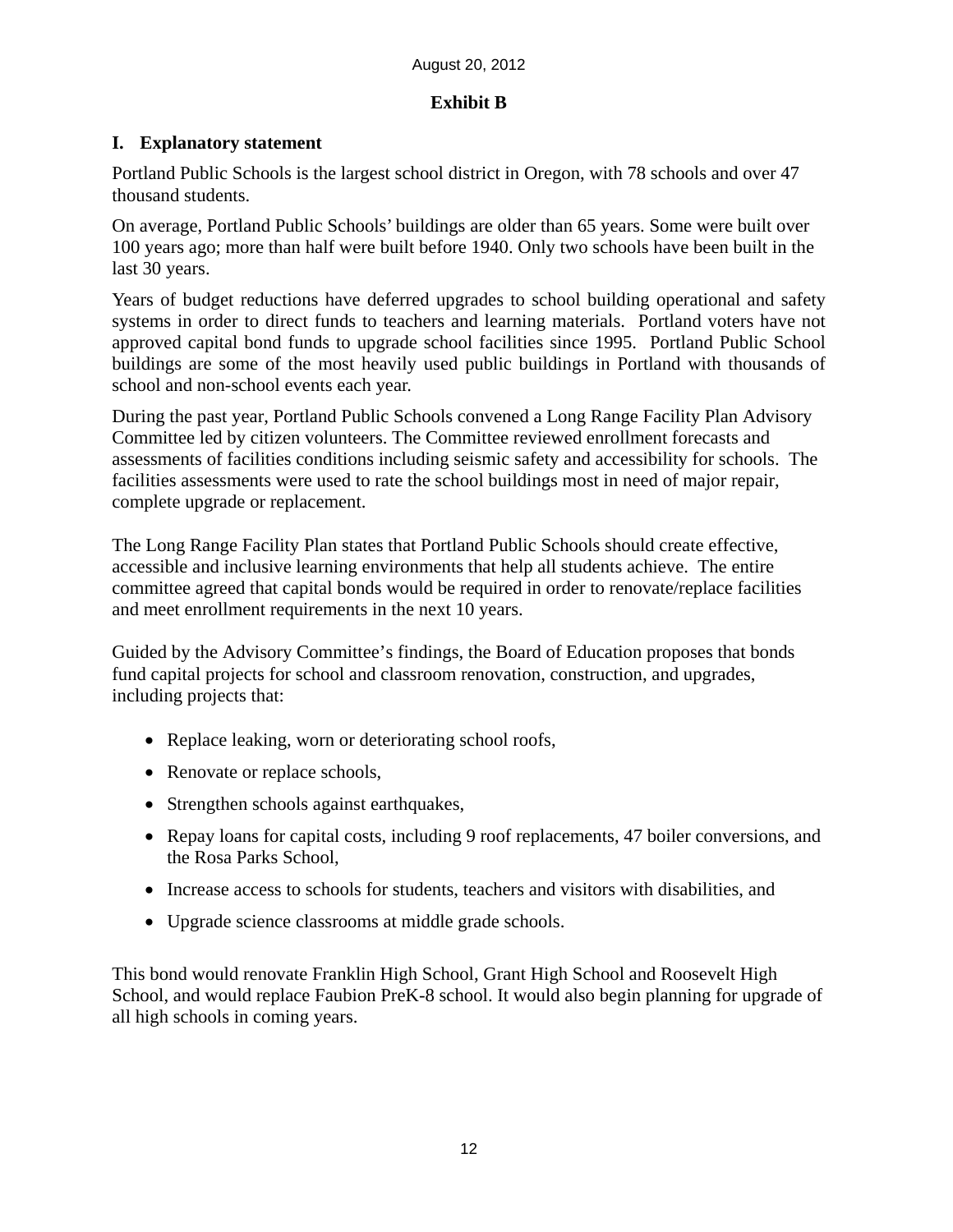Accountability for bond expenditures

 An independent group of citizens from the community will review quarterly reports and annual audits of how the bond dollars are being spent to provide accountability to the public until construction is complete.

The total principal amount of bonds authorized by the measure is limited to and cannot exceed \$482 million.

Bond cost is estimated at about \$1.10 per \$1,000 of taxable assessed property value for eight years, reducing to about thirty cents per \$1,000 for the remaining years. For a house with a taxable assessed value of \$150,000 the estimated property tax would be about \$165 a year for eight years, then reducing to about \$45 per year.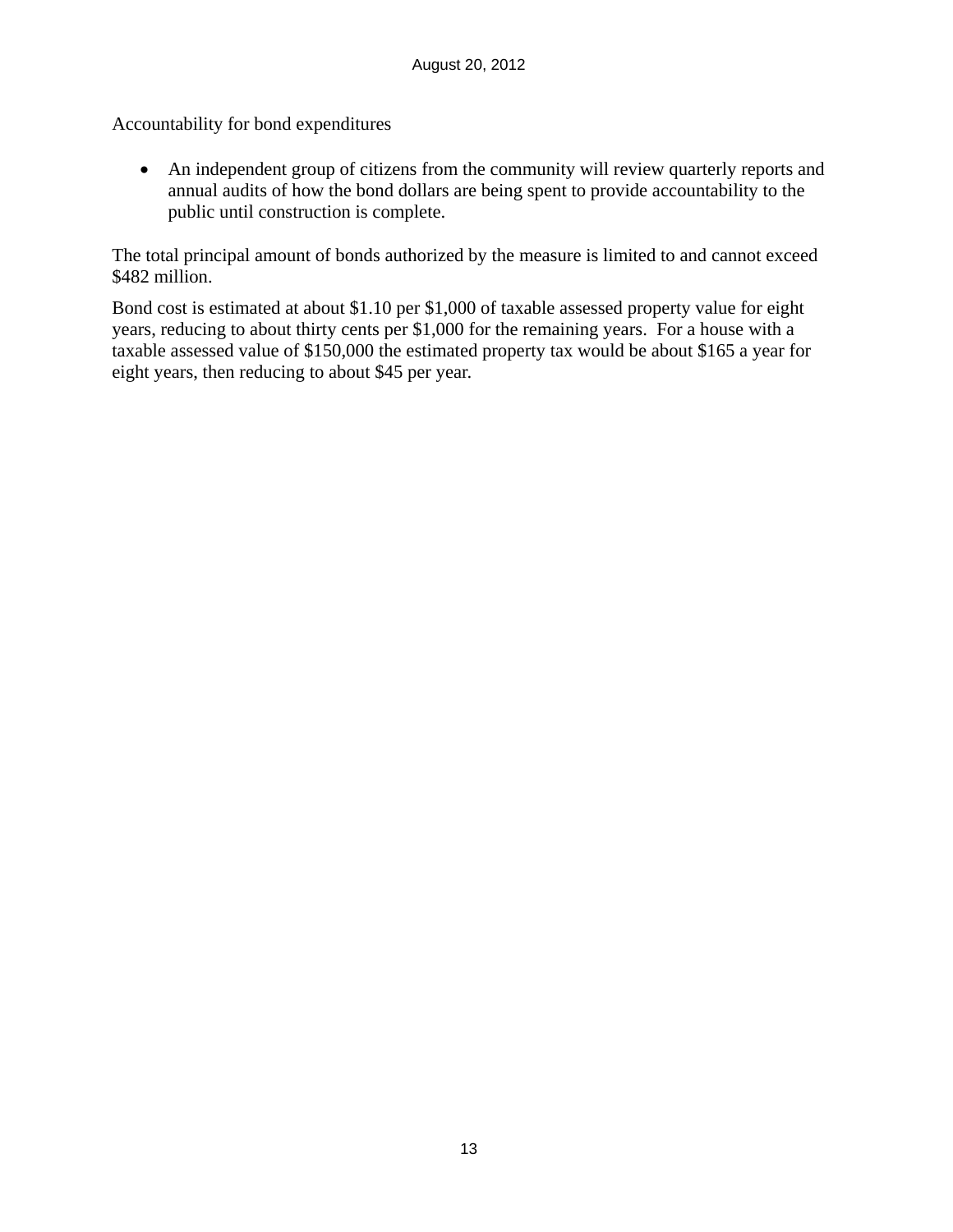# **RESOLUTION No. 4641**

## Adopting the Portland Public Schools Board of Education's Priorities and Goals for 2012-2013

## **RECITALS**

- A. The Portland Public Schools Board of Education ("Board") is committed to the achievement and success of all students. Student success is the Board's first and highest priority.
- B. The Board's priorities are informed by the District's Milestones, Strategic Framework, and Achievement Compacts, which remain the District's adopted goals and focus.
- C. The Board's Priorities provide a framework to guide the Board's work for the 2012-13 School Year. The Board will review these priorities on a yearly basis.
- D. The Board has established the following 2012-2013 priorities and goals:

**The Board champions a bold vision that supports student success.** The Board advocates for increased and stable funding. The Board provides guidance and approves a clear educational vision that has genuine ownership by the community, Superintendent, and the Board.

**The Board leads on equity.** The Board ensures all students have the opportunity to achieve the District's education milestones and continues to close the achievement gap. The Board's equity lens is highly visible and reflected in all aspects of Board and District operations.

**The Board provides sound fiscal oversight on District budget and assets.** The Board's adopted budget is aligned with the educational vision and prioritizes the allocation of resources to improve student achievement and provide a core curriculum to all students. In accordance with the Equity Policy, the Board ensures that resources are differentiated to support the success of all students. The Board and Superintendent develop priorities to guide contract negotiations and the Board maintains and actively supports upgrading District assets.

**The Board demonstrates leadership in authentically engaging the community.** The Board develops relationships with individuals, organizations, and communities PPS serves in order to listen and learn from constituents throughout the district.

**The Board increases effectiveness.** The Board identifies its work and focus areas for 2012- 13 to support the student success as outlined by the Strategic Plan. The Board sets goals and engages in annual self-evaluation to improve Board effectiveness and ensures effective District leadership through the evaluation of the Superintendent.

## **RESOLUTION**

The Portland Public Schools Board of Education adopts these Priorities and Goals for the 2012-2013 school year.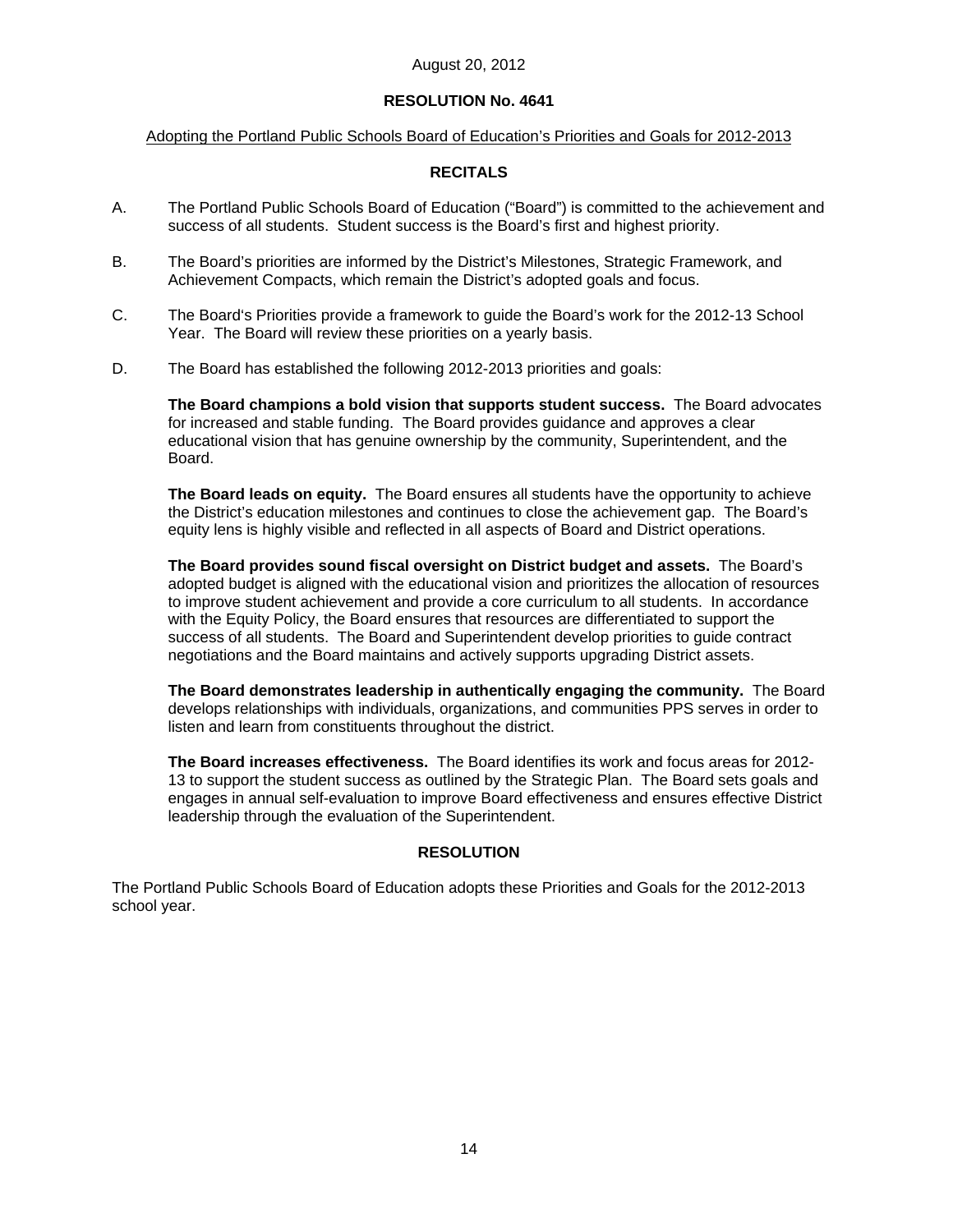## **RESOLUTION No. 4642**

## Adoption of 2012-2013 District Performance Audit Plan

## **RECITALS**

- A. The Board of Education for Portland Public Schools established the position of District Performance Auditor to help improve the accountability and performance of Portland Public Schools through independent auditing and reporting.
- B. The goals of the District Performance Auditor are:
	- To improve program effectiveness and efficiency;
	- To provide useful, objective, and timely information; and
	- To strengthen administrative and management systems and controls.
- C. Per Board Policy 1.60.040, the auditor shall submit an annual audit plan to the Audit Committee for review and comment. In consultation with the Board of Education and senior PPS staff, the auditor selects topics based on potential for cost savings and service improvements; level of public and school board interest; evidence of problems or wrongdoing; risk of loss or abuse; and availability of audit staff.
- D. On July 30, 2012, the Board received an overview from the District Performance Auditor of his proposed audit plan for 2012-2013.

## **RESOLUTION**

The Board of Education for Portland Public Schools approves the following Performance Audit Plan for 2012-2013:

- **1. School Improvement Plans: Development and Use of School Improvement Plans to Improve School Performance**
- **2. Improving Graduation Rates: An Assessment of Strategies to Reduce Dropouts and Improve Graduation**

*R. Tracy* 

.